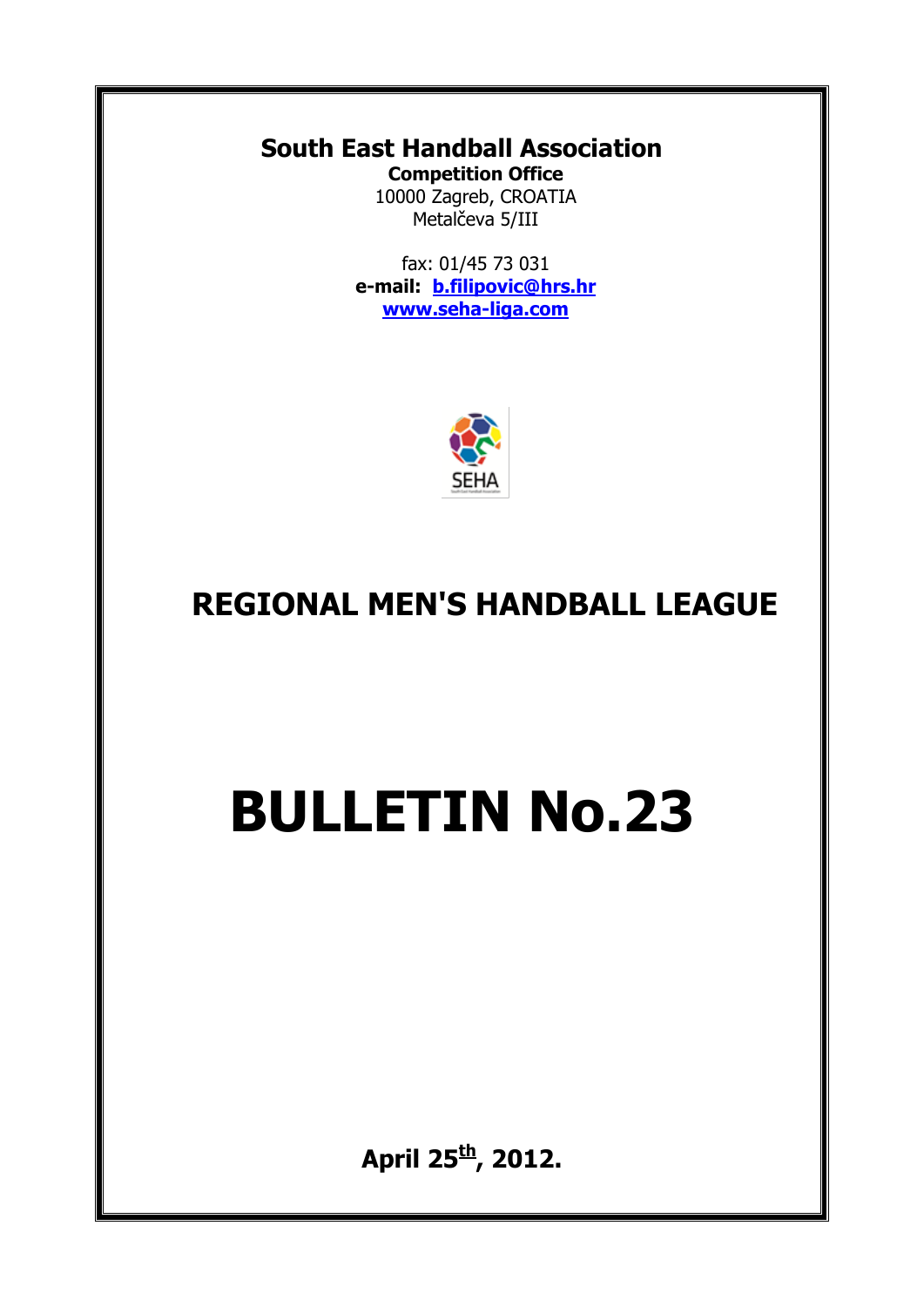#### **1) delayed matches**

| 9.  | <b>HC BOSNA</b>            | <b>HC CRVENA ZVEZDA</b><br>$\blacksquare$          | 10:0  |
|-----|----------------------------|----------------------------------------------------|-------|
| 11. | <b>HC BOSNA</b>            | <b>HC IZVIĐAČ</b><br>$\blacksquare$                | 10:0  |
| 13. | <b>HC CRVENA ZVEZDA</b>    | 10:19<br><b>HC TATRAN</b>                          | 29:40 |
| 15. | <b>HC BOSNA</b>            | <b>HC METALOPLASTIKA</b><br>$\blacksquare$         | 10:0  |
| 15. | <b>HC CRVENA ZVEZDA</b>    | <b>HC LOVĆEN</b>                                   | 10:0  |
| 16. | <b>HC TATRAN</b>           | <b>HC METALURG</b>                                 | 10:0  |
| 16. | <b>HC METALOPLASTIKA</b>   | <b>HC SUTJESKA</b><br>$\blacksquare$               | 10:0  |
| 18. | <b>HC VARDAR PRO</b>       | <b>HC CO ZAGREB</b><br>$\blacksquare$              | 10:0  |
| 19. | <b>HC CRVENA ZVEZDA</b>    | <b>HC METALURG</b>                                 | 10:0  |
| 19. | <b>HC IZVIĐAČ Mi Grupa</b> | 16:12<br><b>HC CO ZAGREB</b>                       | 24:29 |
| 20. | <b>HC CRVENA ZVEZDA</b>    | <b>HC BOSNA BH Telecom</b><br>$\blacksquare$       | 10:0  |
| 22. | <b>HC VARDAR PRO</b>       | <b>HC METALURG</b><br>$\blacksquare$               | 10:0  |
| 22. | <b>HC IZVIĐAČ Mi Grupa</b> | <b>HC BOSNA</b><br>$\blacksquare$                  | 10:0  |
| 22. | <b>HC CRVENA ZVEZDA</b>    | <b>HC METALOPLASTIKA</b><br>9:14<br>$\blacksquare$ | 23:27 |

#### **2) registered delayed matches**

**Registered scores of the SEHA League delayed matches:**

| <b>HC BOSNA</b><br>9.                     | $\blacksquare$ | <b>HC CRVENA ZVEZDA</b> |                                      |  | 10:0 |  |
|-------------------------------------------|----------------|-------------------------|--------------------------------------|--|------|--|
| <b>Venue:</b>                             |                |                         | Referees:                            |  |      |  |
| <b>Sports Hall Ramiz Salcin, Sarajevo</b> |                |                         | <b>Matija Gubica-Boris Milosevic</b> |  |      |  |
| <b>Beginning of the match:</b>            |                |                         | Delegate:                            |  |      |  |
| <b>Spectators:</b><br>Date:               |                |                         | <b>Maric Pero</b>                    |  |      |  |
|                                           |                |                         |                                      |  |      |  |

| 11.                                                 | <b>HC BOSNA</b> | $\sim$ | HC IZVIĐAČ Mi GRUPA                                     |                      |  | 10:0 |
|-----------------------------------------------------|-----------------|--------|---------------------------------------------------------|----------------------|--|------|
| <b>Venue:</b><br>Sports Hall Ramiz Salcin, Sarajevo |                 |        | <b>Referees:</b><br>Ivan Mosorinski – AleksandarPandzic |                      |  |      |
| Beginning of the match: 18:00                       |                 |        |                                                         | Delegate:            |  |      |
| <b>Spectators:</b>                                  |                 | Date:  |                                                         | <b>Dusan Popovic</b> |  |      |

| 13.1<br><b>HC CRVENA ZVEZDA</b>                 |  | - HC TATRAN |                                                       |  | 29:40 |
|-------------------------------------------------|--|-------------|-------------------------------------------------------|--|-------|
| <b>Venue:</b><br>Sports Center Šumice - Beograd |  |             | <b>Referees:</b><br>Gjorgji Nachevski – Slave Nikolov |  |       |
| Beginning of the match:20:00                    |  |             | Delegate:                                             |  |       |
| Date: 06.04.2012.<br><b>Spectators:80</b>       |  |             | <b>Pendic Vlado</b>                                   |  |       |

|                                    | 15. HC BOSNA |       | - HC METALOPLASTIKA              | 10:0                |  |
|------------------------------------|--------------|-------|----------------------------------|---------------------|--|
| <b>Venue:</b>                      |              |       | Referees:                        |                     |  |
| Sports Hall Ramiz Salcin, Sarajevo |              |       | Jurinovic Dalibor - Mrvica Marko |                     |  |
| <b>Beginning of the match:</b>     |              |       |                                  | Delegate:           |  |
| <b>Spectators:</b>                 |              | Date: |                                  | <b>Zahid Crnkic</b> |  |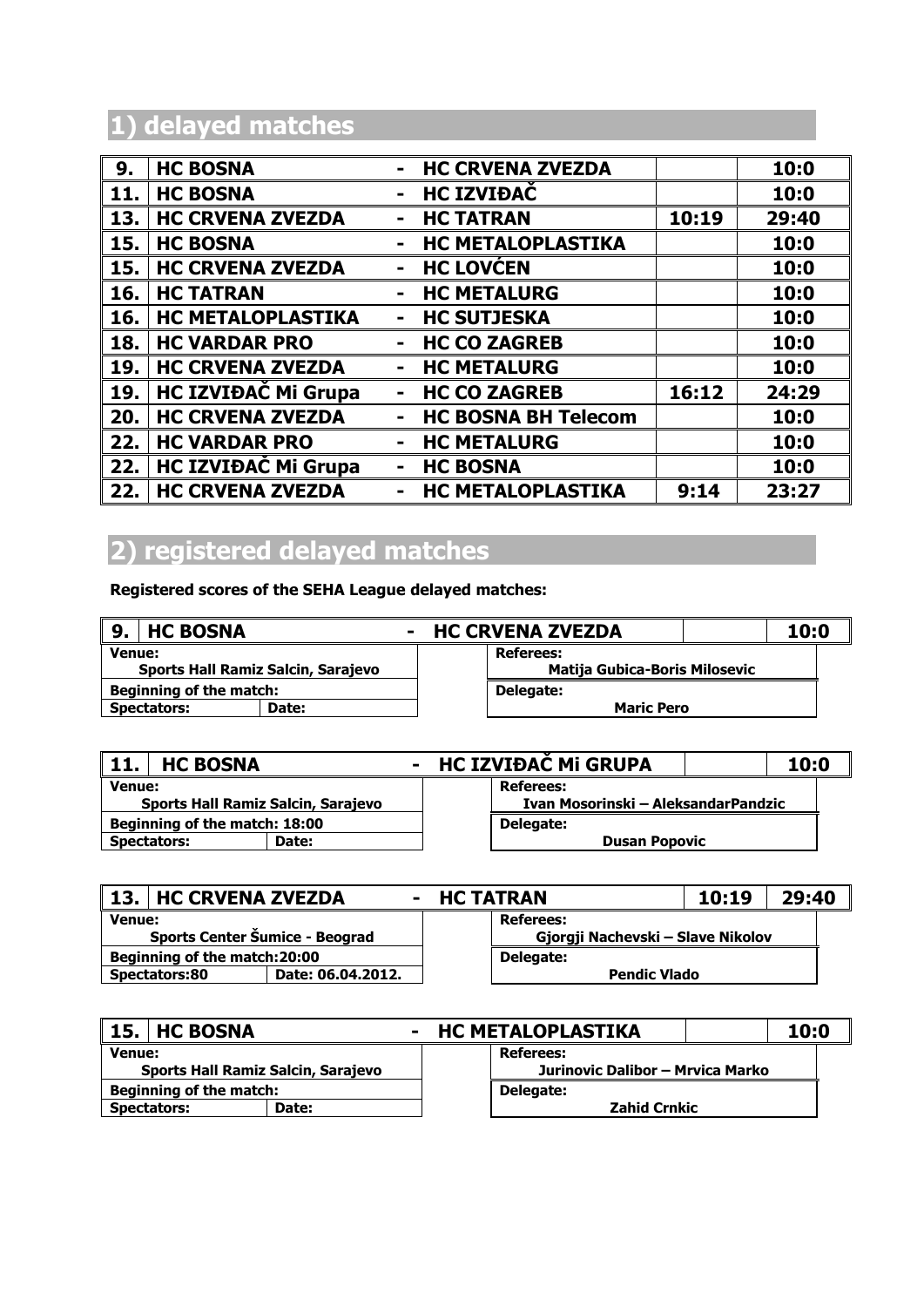| 15. HC CRVENA ZVEZDA                            |       | - HC LOVCEN |                                                | 10:0 |
|-------------------------------------------------|-------|-------------|------------------------------------------------|------|
| <b>Venue:</b><br>Sports Center Šumice - Beograd |       |             | Referees:<br>Gjorgji Nachevski – Slave Nikolov |      |
| <b>Beginning of the match:</b>                  |       |             | Delegate:                                      |      |
| <b>Spectators:</b>                              | Date: |             | <b>Miodrag Maksimovic</b>                      |      |

| 16. HC TATRAN                            | <b>HC METALURG</b>                                       | 10:0 |
|------------------------------------------|----------------------------------------------------------|------|
| <b>Venue:</b><br><b>City Hall Prešov</b> | <b>Referees:</b><br><b>Matija Gubica-Boris Milosevic</b> |      |
| <b>Beginning of the match:</b>           | Delegate:                                                |      |
| Date:<br><b>Spectators:</b>              | Klar Stefan                                              |      |

| 16.1<br><b>HC METALOPLASTIKA</b> | $\blacksquare$    | <b>HC SUTJESKA</b>              | 10:0 |
|----------------------------------|-------------------|---------------------------------|------|
| <b>Venue:</b>                    |                   | <b>Referees:</b>                |      |
| Sports Hall Zorka, Šabac         |                   | Boris Satordjija - Sasa Pandjic |      |
| Beginning of the match: 20:00    |                   | Delegate:                       |      |
| <b>Spectators:</b>               | Date: 11.04.2012. | <b>Maksimovic Miodrag</b>       |      |
|                                  |                   |                                 |      |

| 18.1                                | <b>HC VARDAR PRO</b> |                                      | - HC CO ZAGREB | 10:0 |  |
|-------------------------------------|----------------------|--------------------------------------|----------------|------|--|
| <b>Venue:</b>                       |                      |                                      | Referees:      |      |  |
| <b>Sports Hall SRC Kale, Skopje</b> |                      | <b>Nikolic Nenad-Stojkovic Dusan</b> |                |      |  |
| <b>Beginning of the match:</b>      |                      | Delegate:                            |                |      |  |
| <b>Spectators:</b><br>Date:         |                      | Nachevski Dragan                     |                |      |  |
|                                     |                      |                                      |                |      |  |

| <b>19. HC CRVENA ZVEZDA</b>    |              | - HC METALURG | 10:0                                    |  |
|--------------------------------|--------------|---------------|-----------------------------------------|--|
| <b>Venue:</b>                  |              |               | <b>Referees:</b>                        |  |
| Sports Center Šumice - Beograd |              |               | <b>Tomislay Cindric-Robert Gonzurek</b> |  |
| <b>Beginning of the match:</b> |              |               | Delegate:                               |  |
| <b>Spectators:</b>             | <b>Date:</b> |               | <b>Pendic Vlado</b>                     |  |

| 19.   HC IZVIĐAC Mi Grupa           |                           | - HC CO ZAGREB                    | 16:12 | 24:29 |  |
|-------------------------------------|---------------------------|-----------------------------------|-------|-------|--|
| <b>Venue:</b>                       |                           | <b>Referees:</b>                  |       |       |  |
|                                     | City Sports Hall Ljubuški | <b>Anto Knezovic-Robert Zovko</b> |       |       |  |
| Beginning of the match: 18:00       |                           | Delegate:                         |       |       |  |
| Date: 30.03.2012<br>Spectators:3500 |                           | <b>Pero Maric</b>                 |       |       |  |
|                                     |                           |                                   |       |       |  |

|                                                 | 20. HC CRVENA ZVEZDA           |                                                          | - HC BOSNA BH Telecom     |  |  | 10:0 |
|-------------------------------------------------|--------------------------------|----------------------------------------------------------|---------------------------|--|--|------|
| <b>Venue:</b><br>Sports Center Šumice - Beograd |                                | <b>Referees:</b><br><b>Matija Gubica-Milosevic Boris</b> |                           |  |  |      |
|                                                 | <b>Beginning of the match:</b> |                                                          | Delegate:                 |  |  |      |
|                                                 | <b>Spectators:</b>             | Date:                                                    | <b>Maksimovic Miodrag</b> |  |  |      |

| 22. HC VARDAR PRO                   |       | <b>HC METALURG</b><br>$\sim$         | 10:0 |  |
|-------------------------------------|-------|--------------------------------------|------|--|
| <b>Venue:</b>                       |       | Referees:                            |      |  |
| <b>Sports Hall SRC Kale, Skopje</b> |       | <b>Boris Satordjija-Sasa Pandjic</b> |      |  |
| <b>Beginning of the match:</b>      |       | Delegate:                            |      |  |
| Spectators:                         | Date: | <b>Popovic Dusan</b>                 |      |  |